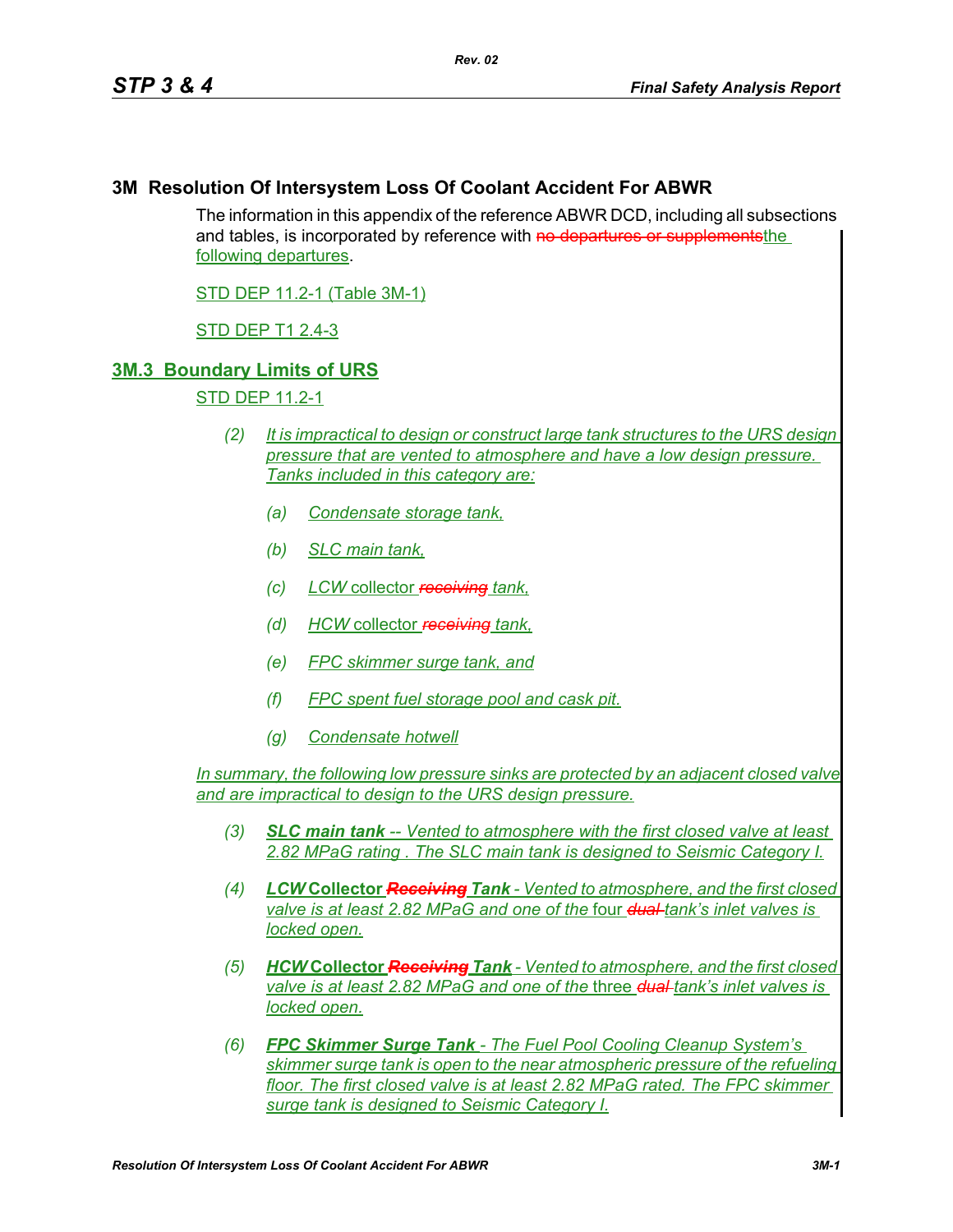# **3M.4 Evaluation Procedure**

#### STD DEP 11.2-1

*Typical systems for this upgrade include the:*

- *(1) Radwaste LCW and HCW* collector *receiving tank piping,*
- *(2) Fuel Pool Cooling System's RHR interface piping connected to the skimmer surge tanks,*
- *(3) Condensate Storage System's tank locked open supply valves,*
- *(4) Makeup Water Condensate and Makeup Water Purified Systems with locked open valves and pump bypass piping to the Condensate Storage Tank.*

*All test, vent and drain piping was upgraded where it interfaces with the piping upgraded to URS pressure. Similarly, all instrument and relief valve connecting piping was upgraded.*

## **3M.5 Systems Evaluated**

STD DEP 11.2-1

*The following fourteen systems, interfacing directly or indirectly with the RCPB, were evaluated.*

|                                                                                         | <b>Tier 2 Figure No.</b> |
|-----------------------------------------------------------------------------------------|--------------------------|
| 11. Makeup Water (Purified) (MUWP)<br>System.                                           | $9.2 - 5$                |
| 12. Radwaste System<br>(LCW Collector Receiving Tank, HCW<br>Collector Receiving Tank). | $11.2 - 2$               |
| 13. Condensate and Feedwater (CFS)<br>System                                            | 10.4-6                   |

## **3M.8 Results**

STD DEP T1 2.4-3

*The results of this work are shown by the markups of the enclosed P&IDs, which are Tier 2 figures. The affected sheets are listed below*

|                                                | Tier 2     |                            |
|------------------------------------------------|------------|----------------------------|
| System                                         | Figure No. | <b>Affected Sheet Nos.</b> |
| 1. Residual Heat Removal (RHR) System          | $5.4 - 10$ | 1. 2. 3. 4. 6. 7           |
| 2. High Pressure Core Flooder (HPCF)<br>System | $6.3 - 7$  | 1, 2                       |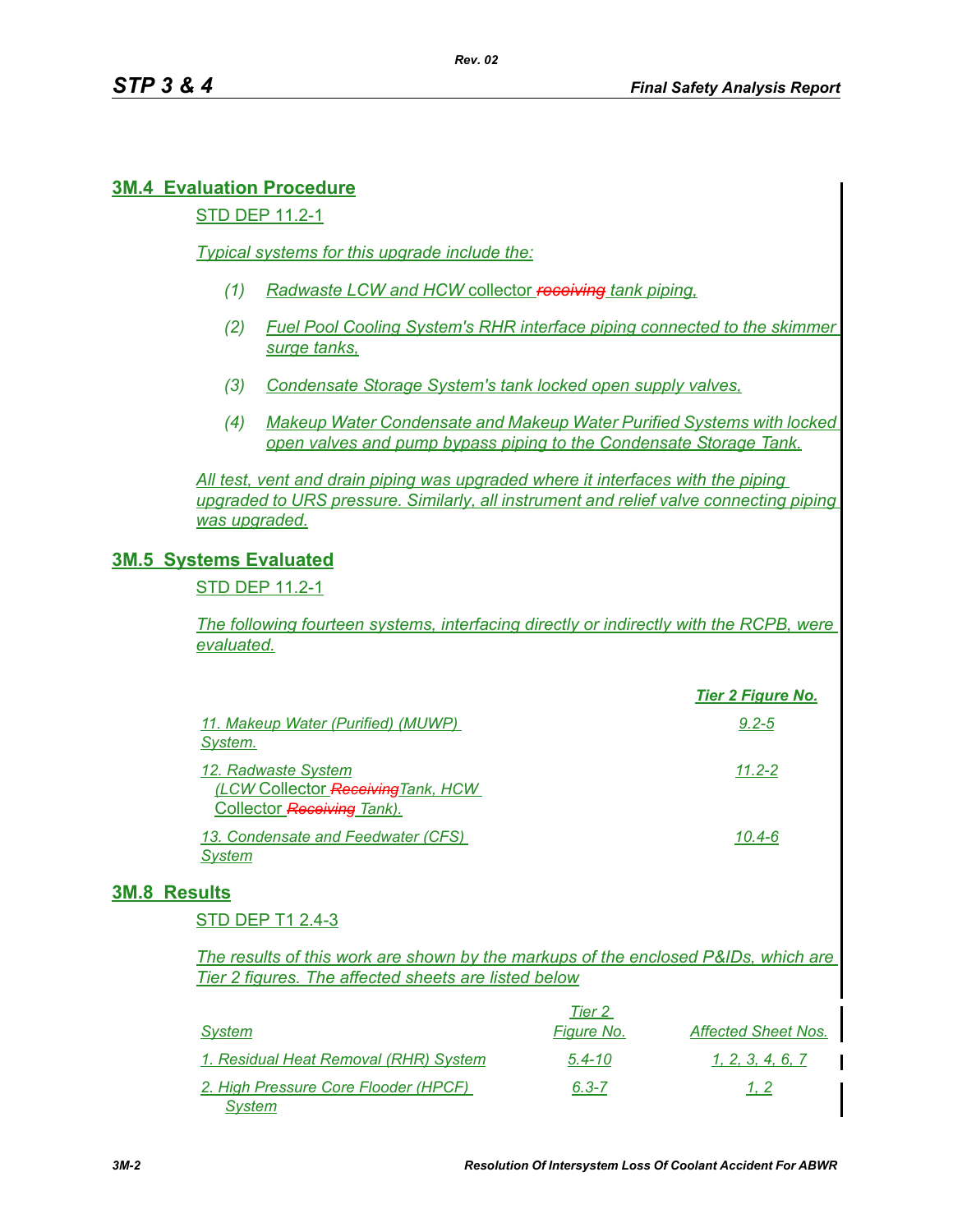|                                                                                                                                | Tier 2       |                            |
|--------------------------------------------------------------------------------------------------------------------------------|--------------|----------------------------|
| <b>System</b>                                                                                                                  | Figure No.   | <b>Affected Sheet Nos.</b> |
| 3. Reactor Core Isolation Cooling (RCIC)<br><b>System</b>                                                                      | $5.4 - 8$    | 1.3                        |
| 4. Control Rod Drive (CRD) System                                                                                              | $4.6 - 8$    | <u>1, 3</u>                |
| <u>5. Standby Liquid Control (SLC) System</u>                                                                                  | $9.3 - 1$    | $\mathbf{1}$               |
| 6. Reactor Water Cleanup (CUW) System                                                                                          | $5.4 - 12$   | <u>1, 3</u>                |
| 7. Fuel Pool Cooling and Cleanup (FPC)<br><b>System</b>                                                                        | $9.1 - 1$    | 1, 2                       |
| 8. Nuclear Boiler (NB) System                                                                                                  | <u>5.1-3</u> | 1.5                        |
| 9. Reactor Recirculation (RRS) System                                                                                          | $5.4 - 4$    | $\overline{1}$             |
| 10. Makeup Water (Condensate) (MUWC)<br><b>System</b>                                                                          | $9.2 - 4$    | $\overline{1}$             |
| 11. Makeup Water (Purified) (MUWP)<br><b>System</b>                                                                            | $9.2 - 5$    | 1, 2, 3                    |
| 12. Radwaste System (LCW)<br>CollectorReceiving Tank, HCW<br>CollectorReceiving Tank)                                          | $11.2 - 2$   | 1, 3, 7                    |
| 13. Condensate and Feedwater (CSF)<br><b>System</b>                                                                            | $10.4 - 6$   |                            |
| 14. Sampling (SAM) System<br>Also, see Attachment A for more detail.                                                           |              |                            |
| The design pressure of the following two tankstank was upgraded as a result of the<br>evaluations performed in Attachment 3MA. |              |                            |

*Rev. 02*

*SLC test tank RCIC turbine barometric condenser tank*